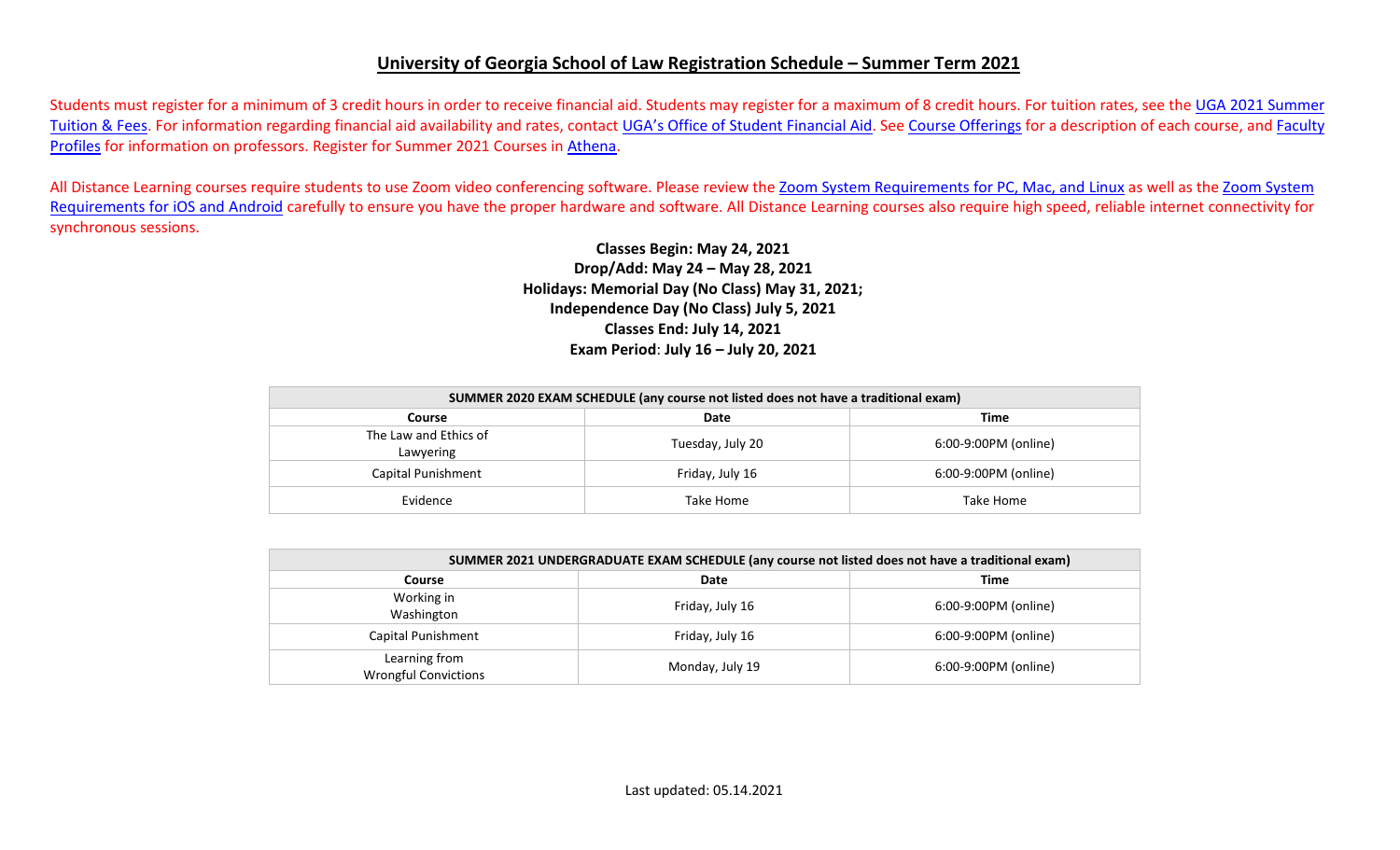| <b>JURI</b> | <b>CRN</b>  | <b>Course</b>                          | <b>Instructor</b> | <b>Hrs</b>     | <b>Seats</b> | <b>Start</b>      | <b>End</b> | <b>Location</b> | Day         | <b>Notes</b>                                                                                                                                                                                                                                               |
|-------------|-------------|----------------------------------------|-------------------|----------------|--------------|-------------------|------------|-----------------|-------------|------------------------------------------------------------------------------------------------------------------------------------------------------------------------------------------------------------------------------------------------------------|
| 4085E       | 67465       | Advanced Legal Research                | Taylor/Tubinis    | $\overline{2}$ | 20           | 6:00 PM           | 7:50 PM    | Online          | W           | Meets Practical Skills Requirement. 2 hours of asynchronous class<br>time is required in addition to 2 hours of scheduled course time.                                                                                                                     |
| 4157S       | 67342       | Appellate Litigation Clinic            | T. Burch          | $\overline{2}$ | 5            | $\neq$            | $\neq$     | ≠               | $\neq$      | Permission of professor. Meets the Practical Skills Requirement.                                                                                                                                                                                           |
| 5310S       | 62018       | Capital Assistance Project             | Nesset            | $\overline{2}$ | 5            | $\neq$            | $\neq$     | $\neq$          | $\neq$      | Permission of professor. Meets the Practical Skills Requirement.                                                                                                                                                                                           |
| 5840E       | 62020       | <b>Capital Punishment</b>              | <b>Nesset</b>     | $\overline{3}$ | 10           | 7:30 PM           | 9:00 PM    | Online          | <b>MW</b>   | This course will meet online at the assigned times. Students will be<br>required to download and review an average of two additional<br>hours of class instructional sessions each week.                                                                   |
| 5761S/5762S | 67368/63147 | <b>CEASE Clinic</b>                    | Hetherington      | $2$ to $6$     | 5            | $\neq$            | $\neq$     | $\neq$          | $\neq$      | Permission of professor. Must register for both CRNs; hours<br>should be divided equally. Meets the Practical Skills Requirement.                                                                                                                          |
| 5968S/5969S | 67382/67383 | Corporate Counsel Externship           | Morgan            | $2$ to $4$     |              | $\neq$            | $\neq$     | $\neq$          | $\neq$      | Permission of professor. Must register for both CRNs; hours<br>should be divided equally. Meets the Practical Skills Requirement.                                                                                                                          |
| 5170E       | 62011       | Criminal Defense Practicum I           | Taxel             | 3              | 12           | 1:00 PM           | 4:30 PM    | Online          | W           | This course has a mandatory orientation. Meets the Practical Skills<br>Requirement.                                                                                                                                                                        |
| 4500S/4501S | 65790/63806 | Criminal Defense Practicum II          | Taxel             | $4$ to $6$     | 12           | 1:00 PM           | 4:30 PM    | Online          | T           | Prereq: Criminal Defense Practicum I. Must register for both CRNs;<br>hours should be divided equally. Meets the Practical Skills<br>Requirement.                                                                                                          |
| 5850E       | 65598       | <b>Document Drafting:</b><br>Contracts | Conner            | 3              | 20           | 6:30 PM           | 7:45 PM    | Online          | MTW<br>R.   | Meets 2L Writing requirement or hours to Practical Skills<br>requirement. Some sessions will be available for students to<br>download in advance and review on their own time; class will not<br>meet on days when this option has been made available.    |
| 5455E       | 62019       | Document Drafting: Litigation          | Trimble           | 3              | 20           | 6:30 PM           | 7:45 PM    | Online          | <b>TWRF</b> | Meets 2L Writing requirement or hours to Practical Skills<br>requirement. Some sessions will be available for students to<br>download in advance and review on their own time; class<br>will not meet on days when this option has been made<br>available. |
| 4250E       | 65511       | Evidence                               | Scherr            | $\overline{3}$ | 60           | 6:00 PM           | 7:30 PM    | Online          | <b>MR</b>   | 2 video conference class sessions per week, with associated<br>reading, audio lectures, and regular ungraded quizzes. Take-home<br>exam.                                                                                                                   |
| 5281E       | 67735       | <b>Environmental Law Drafting</b>      | Clutter           | $2^{\circ}$    | 20           | 6:00 PM           | 7:30 PM    | Online          | <b>TWR</b>  | Meets 2L Writing requirement or hours to Practical Skills<br>requirement.                                                                                                                                                                                  |
| 5140S/5141S | 67344/67345 | <b>Family Justice Clinic</b>           | Scartz            | $2$ to $4$     | 8            | $\neq$            | $\neq$     | $\neq$          | $\neq$      | Permission of professor. Must register for both CRNs; hours<br>should be divided equally. Meets the Practical Skills<br>Requirement.                                                                                                                       |
| 5576E       | 67343       | Media Law                              | Peters            | $\overline{3}$ | 20           | $7:00 \text{ PM}$ | 9:30 PM    | Online          |             | The course will meet online at the assigned time. 2.5 hours of<br>asynchronous material will be assigned each week. Course<br>information: http://www.law.uga.edu/media-law-peters-<br>summer-2020-section                                                 |